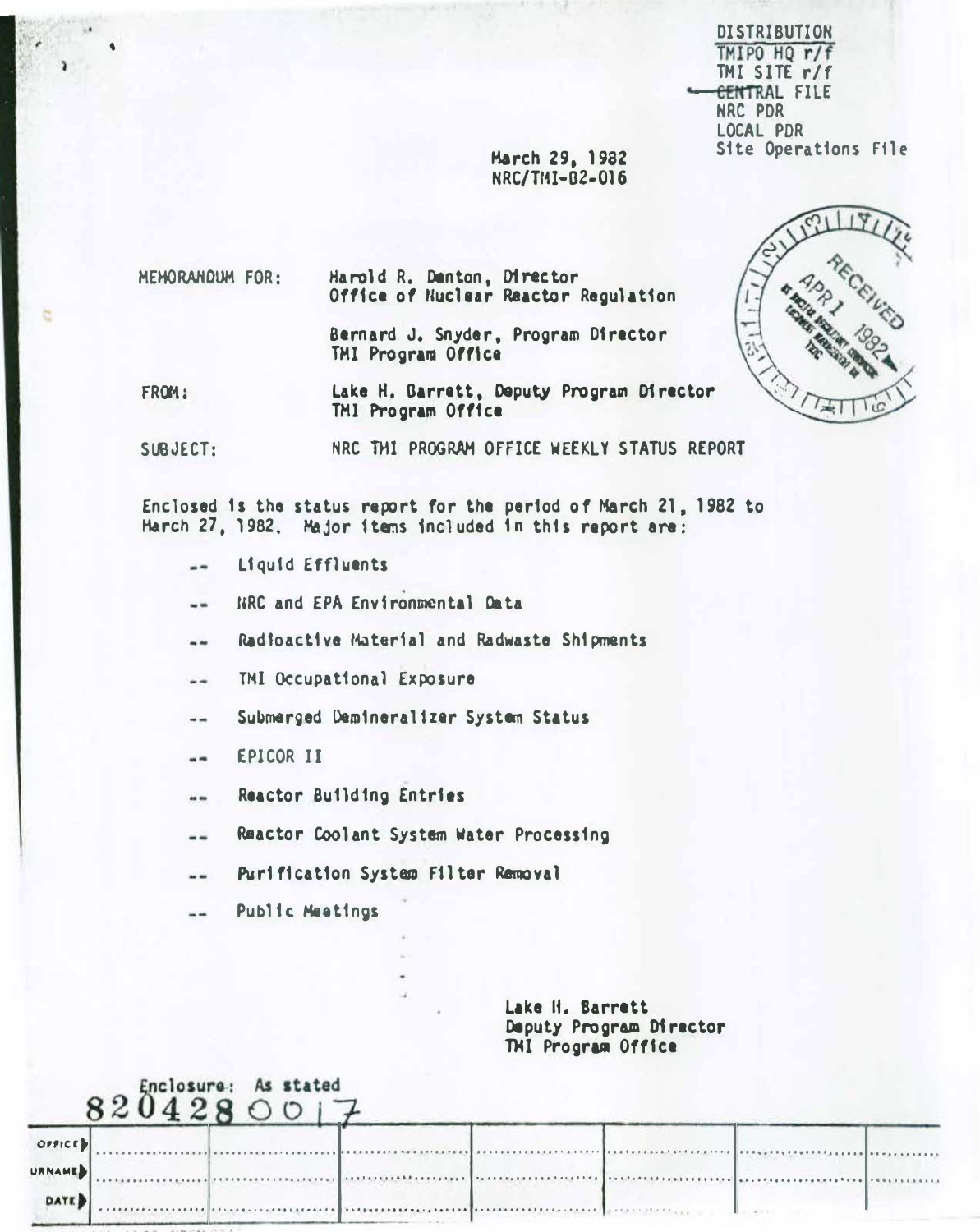March 29, 1982

Harold R. Denton Bernard J. Snyder

cc w/ancl: **EDO** OGC Office Directors Commissioner's Technical Assistants NRR Division Directors NRR A/D's Regional Directors IE Division Directors **TAS EIS** THI Program Office Staff (15) PHS **EPA** DOE Projects Br. #2 Chief, DRPI, RI DRPI Chief, RI Public Affairs, RI State Liaison, RI

| OFFICE.       | TMIPO                        | <b>TMIPO</b> | <b>TMIPO</b> | <b>TMIPO</b> | <b>TMIPO</b> | TMIPO             |  |
|---------------|------------------------------|--------------|--------------|--------------|--------------|-------------------|--|
| <b>RNAMED</b> | GKalman/jes                  |              | RConte Monte | AFasano      | RBellamy     | LBarrett<br>3/182 |  |
| <b>DATE</b>   |                              |              |              |              |              |                   |  |
|               | C FORM 318 (10-80) NRCM 0240 |              |              |              |              |                   |  |

 $-2-$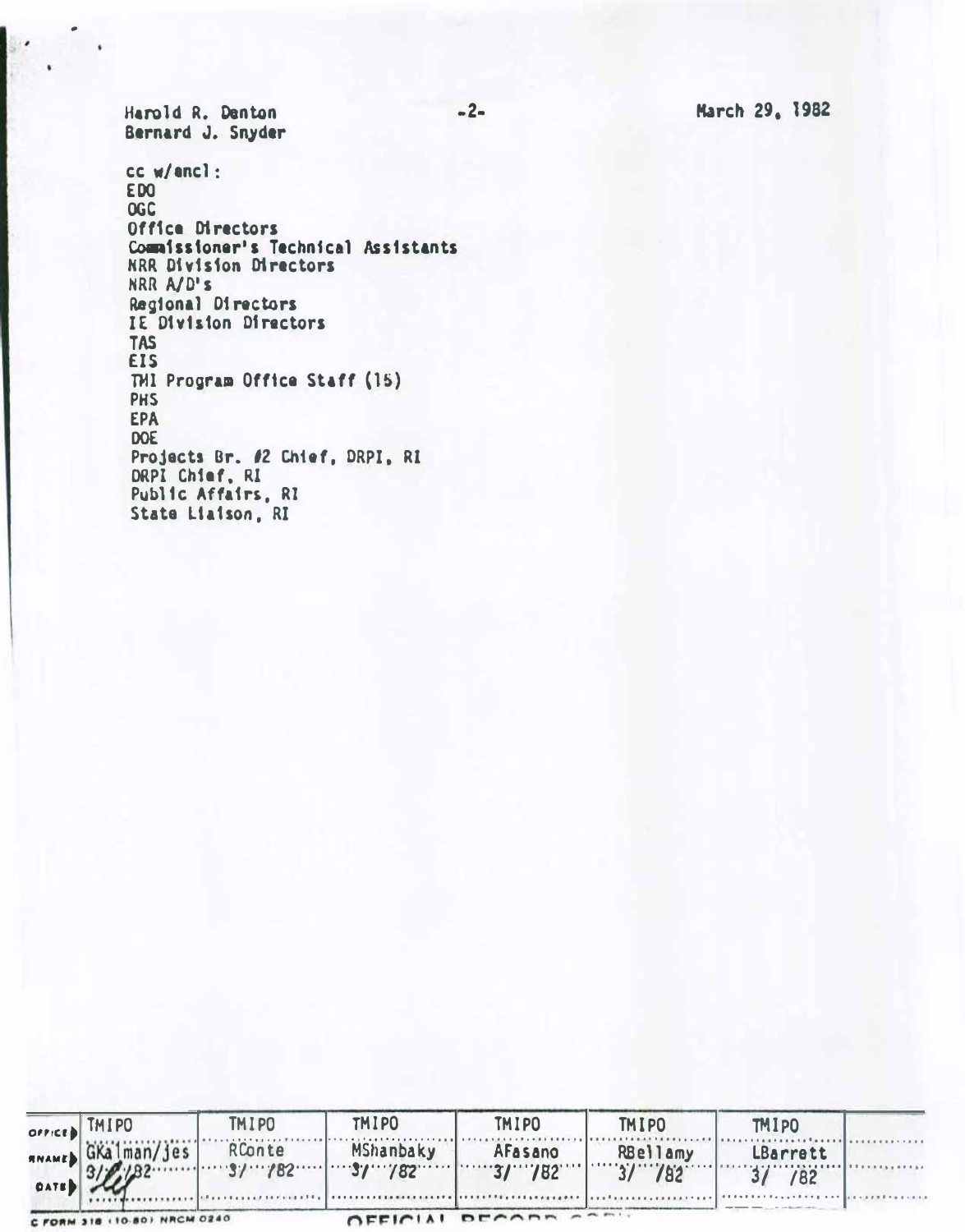NRC TMI PROGRAM OFFICE WEEKLY STATUS REPORT

March 21, 1982 - March 27, 1982

#### Plant Status

. .

|                        | loops to reactor building ambient.                            | Core Cooling Mode: Heat transfer from the reactor coolant system (RCS)                                                                                                                                                      |              |  |
|------------------------|---------------------------------------------------------------|-----------------------------------------------------------------------------------------------------------------------------------------------------------------------------------------------------------------------------|--------------|--|
|                        |                                                               | Available Core Cooling Modes: Decay heat removal systems. Long term<br>cooling "B" (once through steam generator-B).                                                                                                        |              |  |
|                        |                                                               | RCS Pressure Control Mode: Standby pressure control (SPC) system.                                                                                                                                                           |              |  |
|                        | Decay heat removal (DHR) system.                              | Backup Pressure Control Modes: Mini decay heat removal (MDHR) system.                                                                                                                                                       |              |  |
|                        | Average Incore Thermocouples:<br>Maximum Incore Thermocouple: | Major Parameters (as of 0500, March 26, 1982) (approximate values)<br>101 °F<br>$133$ °F                                                                                                                                    |              |  |
| RCS Loop Temperatures: |                                                               |                                                                                                                                                                                                                             |              |  |
| $-1$                   | Hot Leg                                                       | $\mathsf{A}$<br>95°F                                                                                                                                                                                                        | B<br>98°F    |  |
|                        | Cold Leg $(1)$<br>(2)                                         | 79.9F<br>82°F                                                                                                                                                                                                               | 82°F<br>89°F |  |
| RCS Pressure: 100 psig |                                                               |                                                                                                                                                                                                                             |              |  |
|                        | Reactor Building: Temperature:<br>Pressure:                   | 64°F<br>Water level: Elevation 283.2 ft. (0.5 ft. from floor)<br>$-0.15$ psig<br>Airborne Radionuclide Concentrations:<br>1.1 E-6 uCi/cc $H^3$<br>(sample taken 3/24/82)<br>$-7.5$ E-6 uC1/cc Kr85<br>(sample taken 3/1/82) |              |  |
|                        |                                                               |                                                                                                                                                                                                                             |              |  |

# 1. Effluent and Environmental (Radiological) Information

Liquid effluents from the TMI site released to the Susquehanna River after processing, were made within the regulatory limits and in accordance with NRC requirements and City of lancaster Agreement dated February 27, 1980.

During the period March 19, 1982, through March 25, 1982, the effluents contained no detectable radioactivity at the discharge point and individual effluent sources, which originated within Unit 2, contained no detectable radioactivity.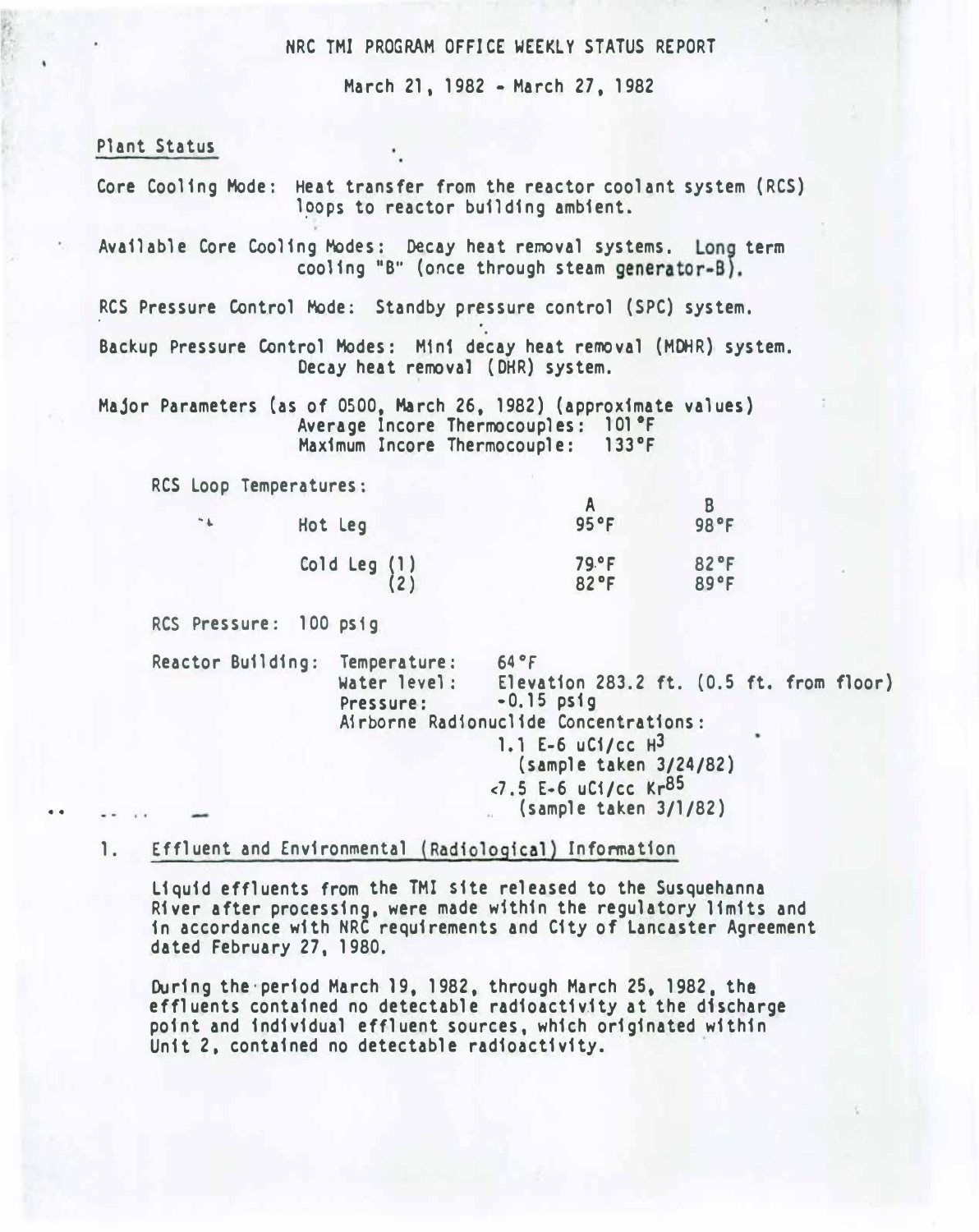#### 2. Environmental Protection Agency (EPA) Environmental Data

- The EPA Middletown Office has not received the analytical .. results for Kr-85 measurements around the TMI site from the EPA's Counting laboratory at Las Vegas, Nevada. These results will be included in a subsequent report. ,
- No radiation above normally occurring background levels was detected in any of the samples collected from EPA's air and gamma rate networks during the period from March 7. 1982 through March 25, 1982.
- 3. NRC Environmental Data

. .

Results from NRC monitoring of the environment around the TMI site were as follows:

The following are the NRC air sample analytical results for  $-1$ the onsite continuous air sampler:

Sample Period  $I-131$  $(uC1/cc)$ Cs-1 37  $(uC1/cc)$ 

 $HP-312*$  March 17, 1982 - March 24, 1981 . <6.1 E-14 <6.1 E-14

(\*The NRC sample number reported for the week of March 10-17, 1982, was in error. HP-311 is the correct identification number.)

- 4. Licensee Radioactive Material and Radwaste Shipments
	- On Monday, March 22; 1982, seven liquid samples from Unit 1  $- -$ (various plant locations) were shipped to the Westinghouse Electric Company Laboratory, Madison. Pennsylvania.
	- On Monday ... March 22, 1982, 72 drums and six metal containers of a an Low Specific Activity (LSA) waste from Unit 1 were shipped to -chem-Nuclear Systems. Inc .• Barnwell , South Carolina.
	- On Wednesday, March 24, 1982, two liquid samples from Unit 1  $-1$ were shipped to the Westinghouse Electric Company Laboratory, Madison, Pennsylvania;
	- On Wednesday. March 24, 1 982, fourteen liquid samples from -the Unit 2 SDS (Submerged Dem1nera1izer System) were shipped to Oak Ridge National Laboratory, Oak Ridge, Tennessee.
	- On Thursday. March 25, 1982, an internally contaminated piece of -equipment from the Unit 2 SDS was shipped to the Westinghouse Electric Company, Forest Hills Site, Pittsburgh, Pennsylvania.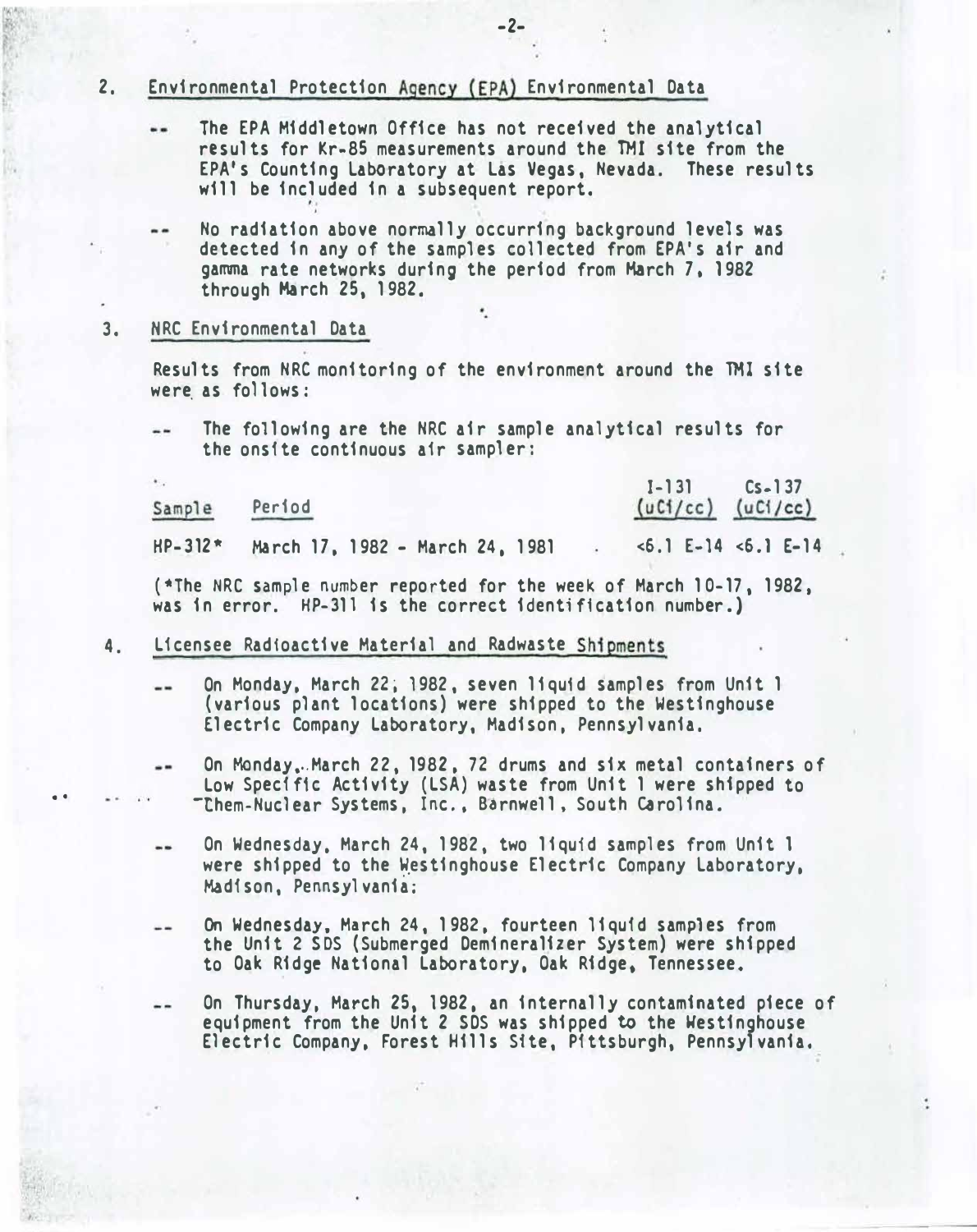## 5. TMI Occupational Exposure

Licensee TLD (Thermoluminescent Dosimeter) records indicate the following Unit 2 total occupational radiation exposure for 1982:

> February 1982 Total 1982 (January-February) 29 man-rem 46 man-rem

## Major Activities

. .

- 1. Submerged Demineralizer System (SDS). The SDS is secured for minor maintenance,
- 2. EPICOR 11. The EPICOR 11 system processed the last of the SDS effluent and also the EPICOR II building sump. Performance parameters are enclosed in Attachment 1.
- 3, Reactor Building Entries. Except for sample analysis and data interpretation, the gross decontamination experiment was concluded with three reactor building entries during the week of March 21, 1982. The following tasks were performed in the reactor building this week (week. of March 21, 1982);
	- Decontamination of a 150  $ft^2$  section of the reactor building  $\overline{a}$ floor using a detergent and mechanical scrubber,
	- Decontamination of a 150  $ft^2$  section of the reactor building  $\overline{\phantom{a}}$ floor using a phosphoric acid solution and a mechanical scrubber,
	- Decontamination of a 500  $ft^2$  section of the reactor building  $-1$ floor using a strippable coating.
	- Portable gamma spectrometer survey of the 305 ft. and 347 ft.  $\blacksquare$ elevations,
		- .. Concrete bore samples obtained,
	- Radiation survey of polar crane,  $-1$
	- St111 and motion picture photography. ..

The effectiveness of the gross decontamination techniques will be reported in future Weekly Status Reports. One reactor building entry is scheduled for the week of March 28. 1982.

 $\overline{\phantom{a}}$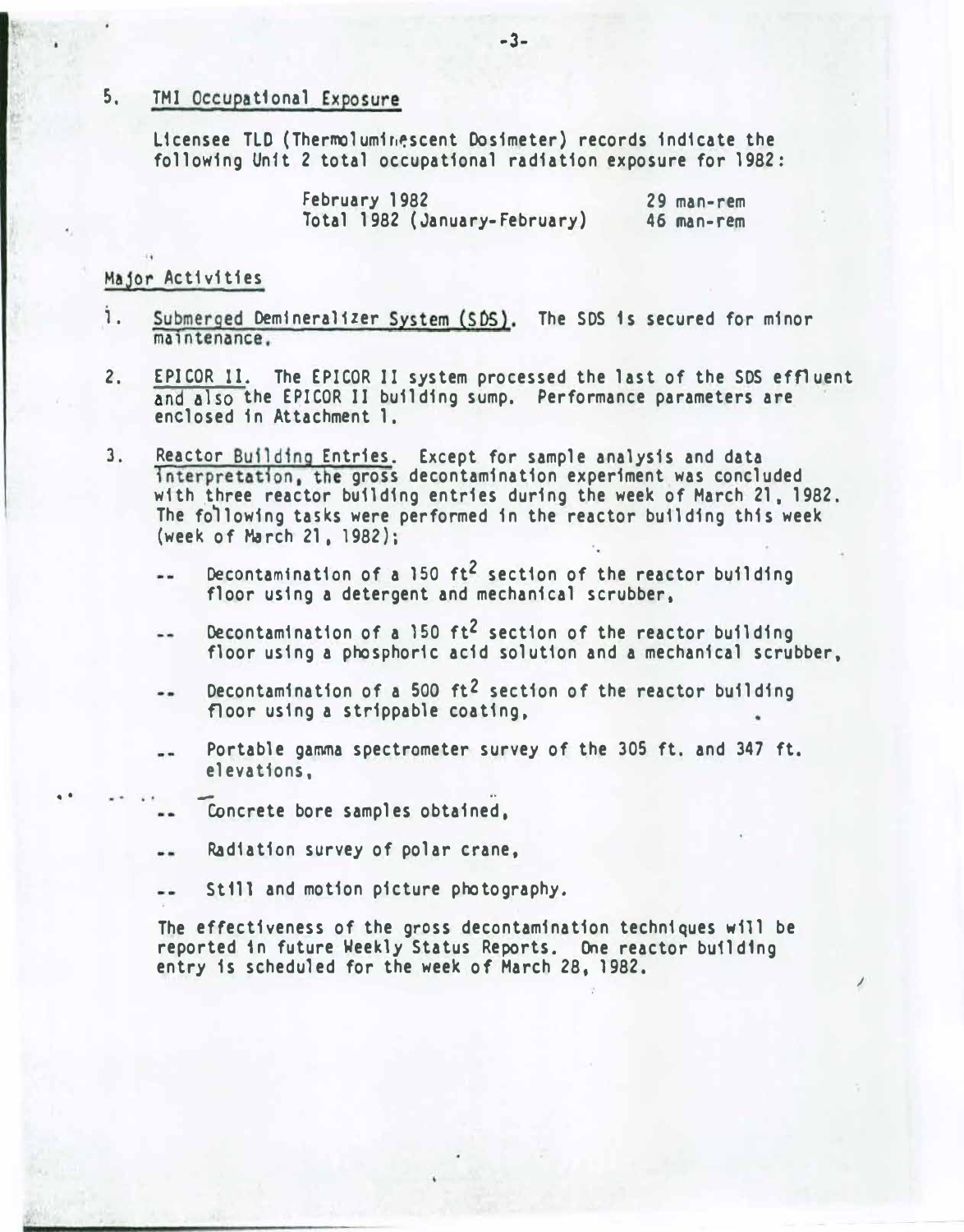- 4. Reactor Coolant System (RCS) Processing. Engineering efforts are still in progress for processing the RCS. The NRC TMI/PO site office has received and is reviewing the first of the procedures needed for RCS processing. The majority of the procedures are expected to be received during the next two weeks.
- 5. Purification System Filter Removal. A team of eight technicians removed the remaining four filters from the letdown and makeup systems (purification system). Two of the fi1ters had been removed from the system earlier (1981). Filters upstream and downstream of. the purification demineral1zers and filters on the discharge of the high pressure makeup pumps were removed last week. Following the filter removals, technicians used'vacuum cleaners to remove debris from the filter housings. The filters are scheduled to be shipped in April to a DOE contractor for analysis.

On Monday, March 22, 1982, the licensee declared an unusual event when control room operators noticed that excessive makeup was going to the reactor coolant system during the filter removal operation. It was determined that the problem was caused by leakage through ·� reach rod operated filter isolation valve. When technicians openc4 the filter housing. approximately 150 gallons of makeup system (SPC system) water spilled onto the floor of the filter cubicle. The water was vacuumed off the floor into 55 gallon drums •. The highest dose rate measured on contact with any of the drums was 350 mr/hr. Operators later rerouted the 90 ps1g makeup water flow and closed additional valves in series to stop the leak. The total personnel exposure for the filter removal and cleanup operation was approximately one man-rem.

:

• '

-

. .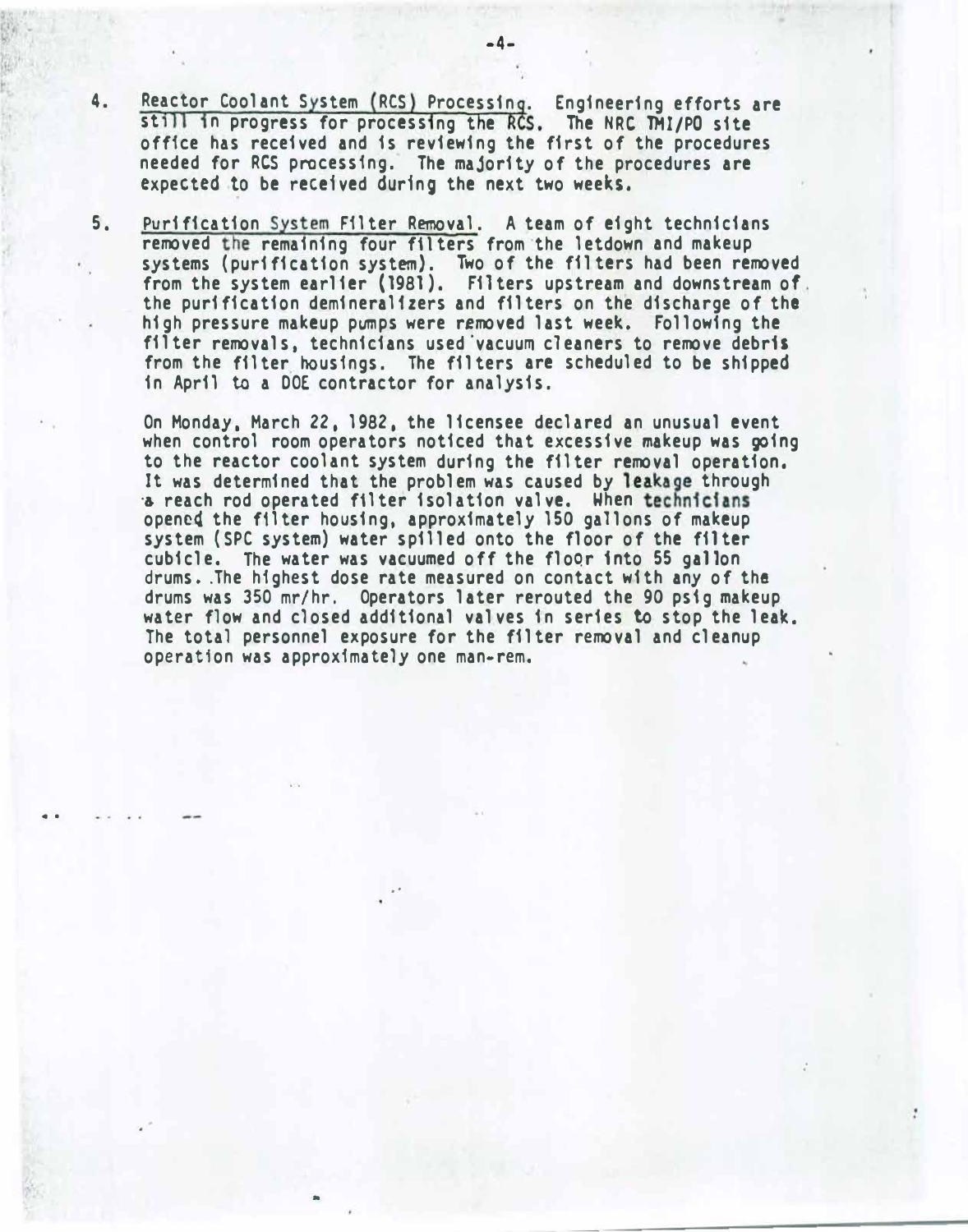## Meeting Held

On Tuesday, March 23, 1982. t�e TMI Advisory Panel met with the NRC Commissioners 1n Washington, DC. The Advisory Panel asked the Commission to increase its efforts to resolve the po11tical/f1nanc1a1 problems that are delaying the cleanup. The Commission has written to U.S. Senator James McClure, Chairman of the Energy Subcommittee, Representative Alan Simpson, Chairman of the Subcommittee on Nuclear Regulation, and Representative Morris Udall. Chairman of the Subcommittee on Energy and the Environment, to urge that "greater federal participation in assuring financial viability is a prerequisite to an acceptably rapid (cleanup) ·program." A copy of the letter to Senator McClure is enclosed as Attachment 2.

Advisory Panel Chairman John H1nh1ch, wrote Chairman Palladino on March 17, 1982, with the Panel's second report, concludingt hat there is as yet no significant financial commitment to fund the cleanup. The report also concludes that "given the long-term serious hazards posed by TMI-2," the Commission should proceed expeditiously to insure the cleanup. A copy of Chairman Minnich's letter is enclosed as Attachment 3.

The citizen's advisory panel made several suggestions to the Commissioners at the March 23, 1982 meeting that are being considered which are:

- 1. Urge President Reagan to appoint a White House staff member to serve as a focal point to resolve TMI problems.
- 2. Work to convince its utility companies to contribute funds for the TMI cleanup. e.g. implement the Edison Electric Institute recommendation.

•

--------

3. Hold a Commission meeting on the cleanup in the Harrisburg area, to hear public comments on the cleanup plans.

#### Future Meeting

..

• •

On Wednesday, April 14, 1982, Lake Barrett will be the keynote speaker for the Southern Pennsylvania Association Occupational Health Nurses. to be held at the Holiday Inn in York.